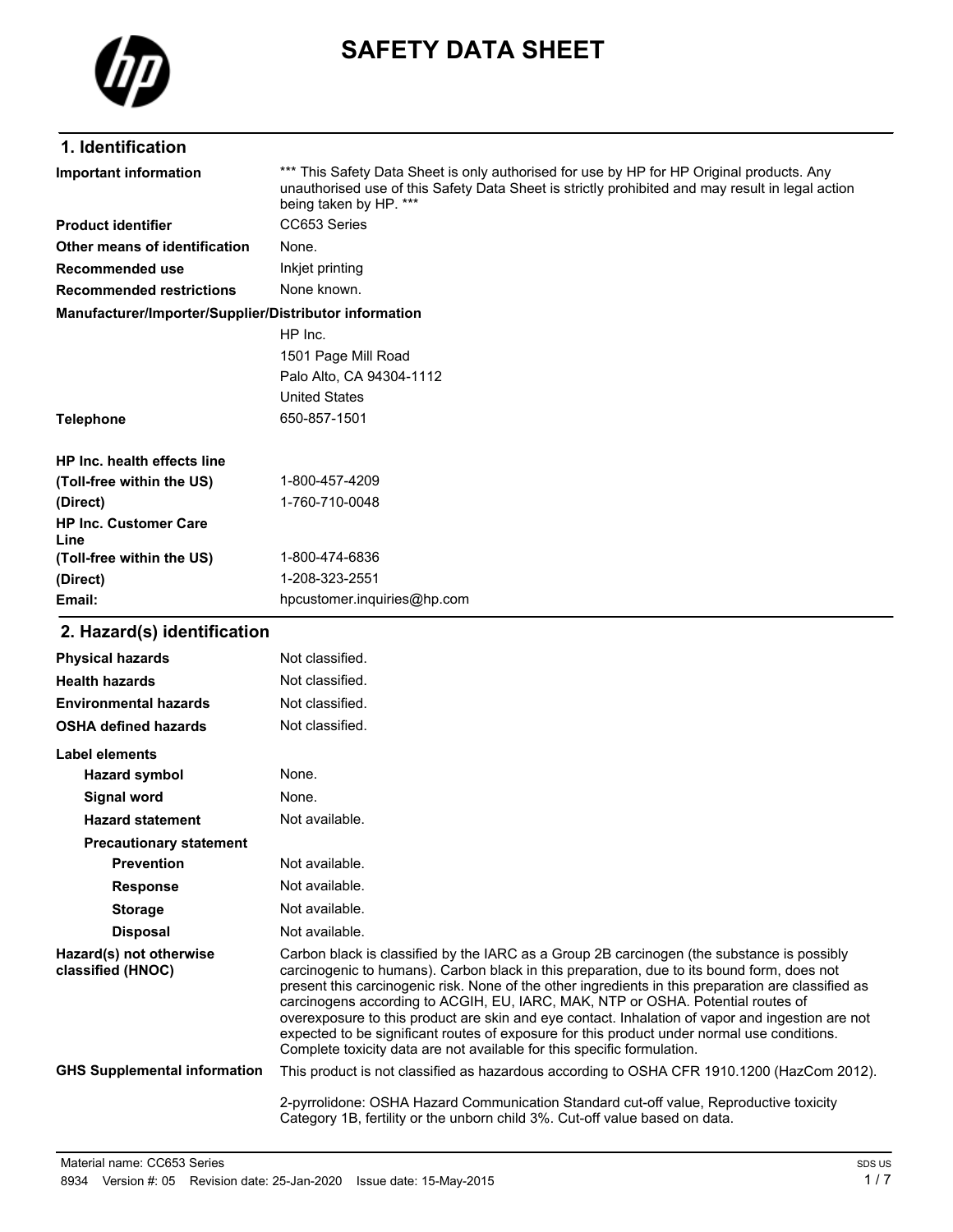## **3. Composition/information on ingredients**

| <b>MIXTURES</b>                                                           |                                                                                                                                                                                                                                               |                   |       |
|---------------------------------------------------------------------------|-----------------------------------------------------------------------------------------------------------------------------------------------------------------------------------------------------------------------------------------------|-------------------|-------|
| <b>Chemical name</b>                                                      | <b>Common name and synonyms</b>                                                                                                                                                                                                               | <b>CAS number</b> | %     |
| Water                                                                     |                                                                                                                                                                                                                                               | 7732-18-5         | 65-85 |
| Hydroxy alkylated lactam*                                                 |                                                                                                                                                                                                                                               | Proprietary*      | < 7.5 |
| Modified carbon black*                                                    |                                                                                                                                                                                                                                               | Proprietary*      | < 5   |
| 2-pyrrolidone                                                             |                                                                                                                                                                                                                                               | 616-45-5          | < 2.5 |
| Substituted diol*                                                         |                                                                                                                                                                                                                                               | Proprietary*      | 2.5   |
| ethoxylated<br>2,4,7,9-tetramethyl-5-decyn-4,7-diol                       |                                                                                                                                                                                                                                               | 9014-85-1         | $<$ 1 |
| <b>Composition comments</b>                                               | This ink supply contains an aqueous ink formulation.<br>This product has been evaluated using criteria specified in 29 CFR 1910.1200 (Hazard<br>Communication Standard).<br>Carbon black is present only in a bound form in this preparation. |                   |       |
|                                                                           | 2-pyrrolidone: OSHA Hazard Communication Standard cut-off value 3%. Cut-off value based on<br>data.                                                                                                                                           |                   |       |
|                                                                           | *Proprietary                                                                                                                                                                                                                                  |                   |       |
| 4. First-aid measures                                                     |                                                                                                                                                                                                                                               |                   |       |
| <b>Inhalation</b>                                                         | Remove to fresh air. If symptoms persist, get medical attention.                                                                                                                                                                              |                   |       |
| <b>Skin contact</b>                                                       | Wash affected areas thoroughly with mild soap and water. Get medical attention if irritation<br>develops or persists.                                                                                                                         |                   |       |
| Eye contact                                                               | Do not rub eyes. Immediately flush with large amounts of clean, warm water (low pressure) for at<br>least 15 minutes or until particles are removed. If irritation persists get medical attention.                                            |                   |       |
| Ingestion                                                                 | If ingestion of a large amount does occur, seek medical attention.                                                                                                                                                                            |                   |       |
| <b>Most important</b><br>symptoms/effects, acute and<br>delayed           | Not available.                                                                                                                                                                                                                                |                   |       |
| 5. Fire-fighting measures                                                 |                                                                                                                                                                                                                                               |                   |       |
| Suitable extinguishing media                                              | Dry chemical, CO2, water spray or regular foam.                                                                                                                                                                                               |                   |       |
| Unsuitable extinguishing<br>media                                         | None known.                                                                                                                                                                                                                                   |                   |       |
| Specific hazards arising from<br>the chemical                             | None known.                                                                                                                                                                                                                                   |                   |       |
| Special protective equipment<br>and precautions for firefighters          | Not available.                                                                                                                                                                                                                                |                   |       |
| <b>Specific methods</b>                                                   | None established.                                                                                                                                                                                                                             |                   |       |
| 6. Accidental release measures                                            |                                                                                                                                                                                                                                               |                   |       |
| Personal precautions,<br>protective equipment and<br>emergency procedures | Wear appropriate personal protective equipment.                                                                                                                                                                                               |                   |       |
| <b>Methods and materials for</b><br>containment and cleaning up           | Dike the spilled material, where this is possible. Absorb with inert absorbent such as dry clay, sand<br>or diatomaceous earth, commercial sorbents, or recover using pumps.                                                                  |                   |       |
| <b>Environmental precautions</b>                                          | Do not let product enter drains. Do not flush into surface water or sanitary sewer system.                                                                                                                                                    |                   |       |
| 7. Handling and storage                                                   |                                                                                                                                                                                                                                               |                   |       |
| <b>Precautions for safe handling</b>                                      | Avoid contact with skin, eyes and clothing.                                                                                                                                                                                                   |                   |       |
| Conditions for safe storage,<br>including any incompatibilities           | Keep out of the reach of children. Keep away from excessive heat or cold.                                                                                                                                                                     |                   |       |
| 8. Exposure controls/personal protection                                  |                                                                                                                                                                                                                                               |                   |       |
| <b>Biological limit values</b>                                            | No biological exposure limits noted for the ingredient(s).                                                                                                                                                                                    |                   |       |
| <b>Exposure guidelines</b>                                                | Exposure limits have not been established for this product.                                                                                                                                                                                   |                   |       |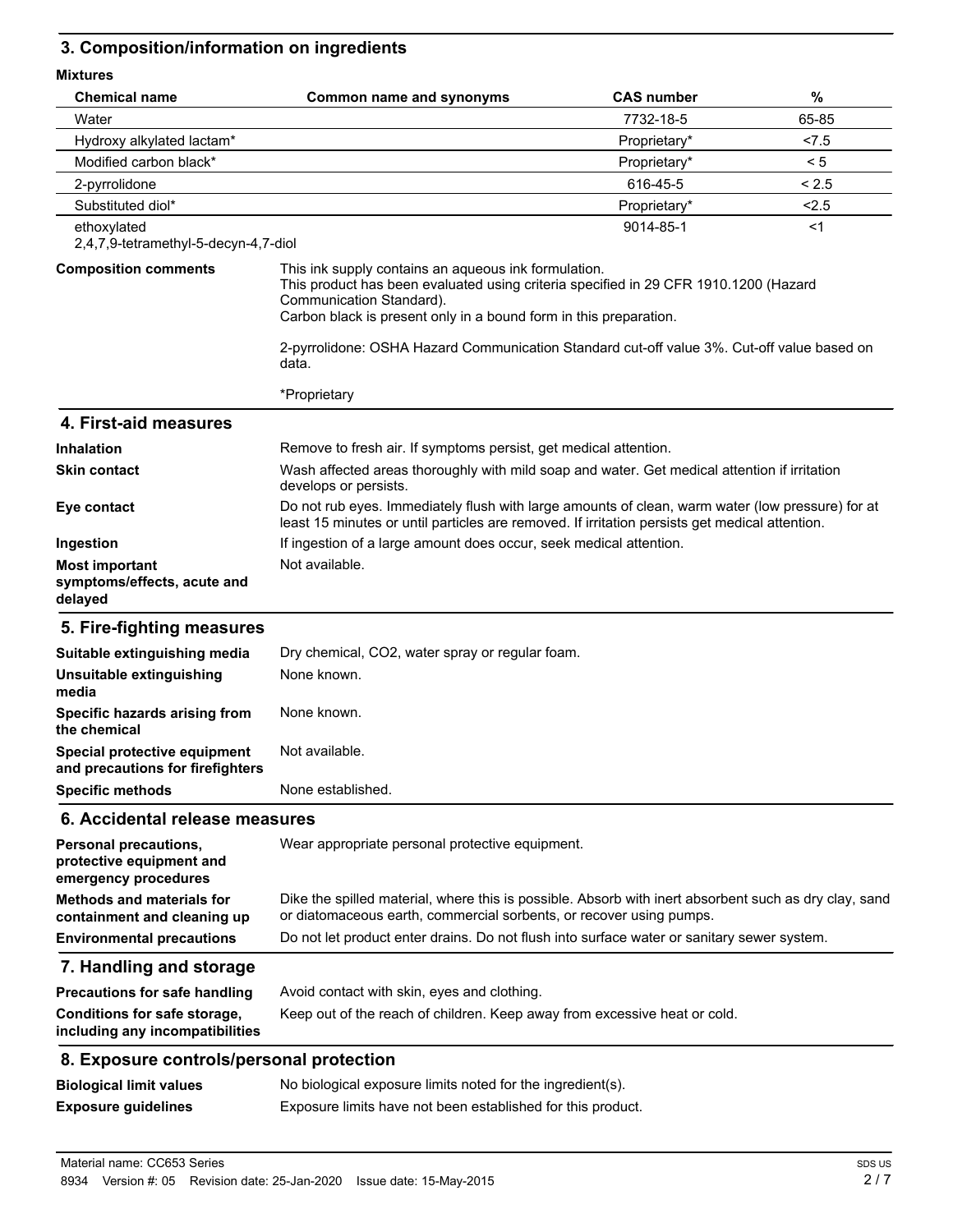| Appropriate engineering<br>controls      | Use in a well ventilated area.                                         |  |  |
|------------------------------------------|------------------------------------------------------------------------|--|--|
|                                          | Individual protection measures, such as personal protective equipment  |  |  |
| <b>Eye/face protection</b>               | Not available.                                                         |  |  |
| <b>Skin protection</b>                   |                                                                        |  |  |
| <b>Hand protection</b>                   | Not available.                                                         |  |  |
| Other                                    | Not available.                                                         |  |  |
| <b>Respiratory protection</b>            | Not available.                                                         |  |  |
| <b>Thermal hazards</b>                   | Not available.                                                         |  |  |
| <b>General hygiene</b><br>considerations | Handle in accordance with good industrial hygiene and safety practice. |  |  |

## **9. Physical and chemical properties**

| <b>Appearance</b>                                 |                                                           |
|---------------------------------------------------|-----------------------------------------------------------|
| <b>Physical state</b>                             | Liquid.                                                   |
| <b>Form</b>                                       | Not available.                                            |
| Color                                             | Black.                                                    |
| Odor                                              | Not available.                                            |
| Odor threshold                                    | Not available.                                            |
| pH                                                | $7.5 - 8.2$                                               |
| Melting point/freezing point                      | Not available.                                            |
| Initial boiling point and boiling<br>range        | Not determined                                            |
| <b>Flash point</b>                                | $>$ 230.0 °F ( $>$ 110.0 °C) Setaflash Closed Cup         |
| <b>Evaporation rate</b>                           | Not determined                                            |
| Flammability (solid, gas)                         | Not available.                                            |
| Upper/lower flammability or explosive limits      |                                                           |
| <b>Flammability limit - lower</b><br>(%)          | Not determined                                            |
| <b>Flammability limit - upper</b><br>(%)          | Not available.                                            |
| Explosive limit - lower (%)                       | Not available.                                            |
| Explosive limit - upper (%)                       | Not available.                                            |
| Vapor pressure                                    | Not determined                                            |
| <b>Vapor density</b>                              | $>= 1$ (air = 1.0)                                        |
| Solubility(ies)                                   |                                                           |
| <b>Solubility (water)</b>                         | Soluble in water                                          |
| <b>Partition coefficient</b><br>(n-octanol/water) | Not available.                                            |
| <b>Auto-ignition temperature</b>                  | Not available.                                            |
| <b>Decomposition temperature</b>                  | Not available.                                            |
| <b>Viscosity</b>                                  | $>= 2 cp$                                                 |
| <b>Other information</b>                          | For other VOC regulatory data/information see Section 15. |
| <b>Oxidizing properties</b>                       | Not determined                                            |
| <b>Percent volatile</b>                           | 1.35 % estimated                                          |
| VOC                                               | $< 147$ a/l                                               |

## **10. Stability and reactivity**

| <b>Reactivity</b>                            | Not available.                               |
|----------------------------------------------|----------------------------------------------|
| <b>Chemical stability</b>                    | Stable under recommended storage conditions. |
| <b>Possibility of hazardous</b><br>reactions | Will not occur.                              |
| <b>Conditions to avoid</b>                   | Not available.                               |

Material name: CC653 Series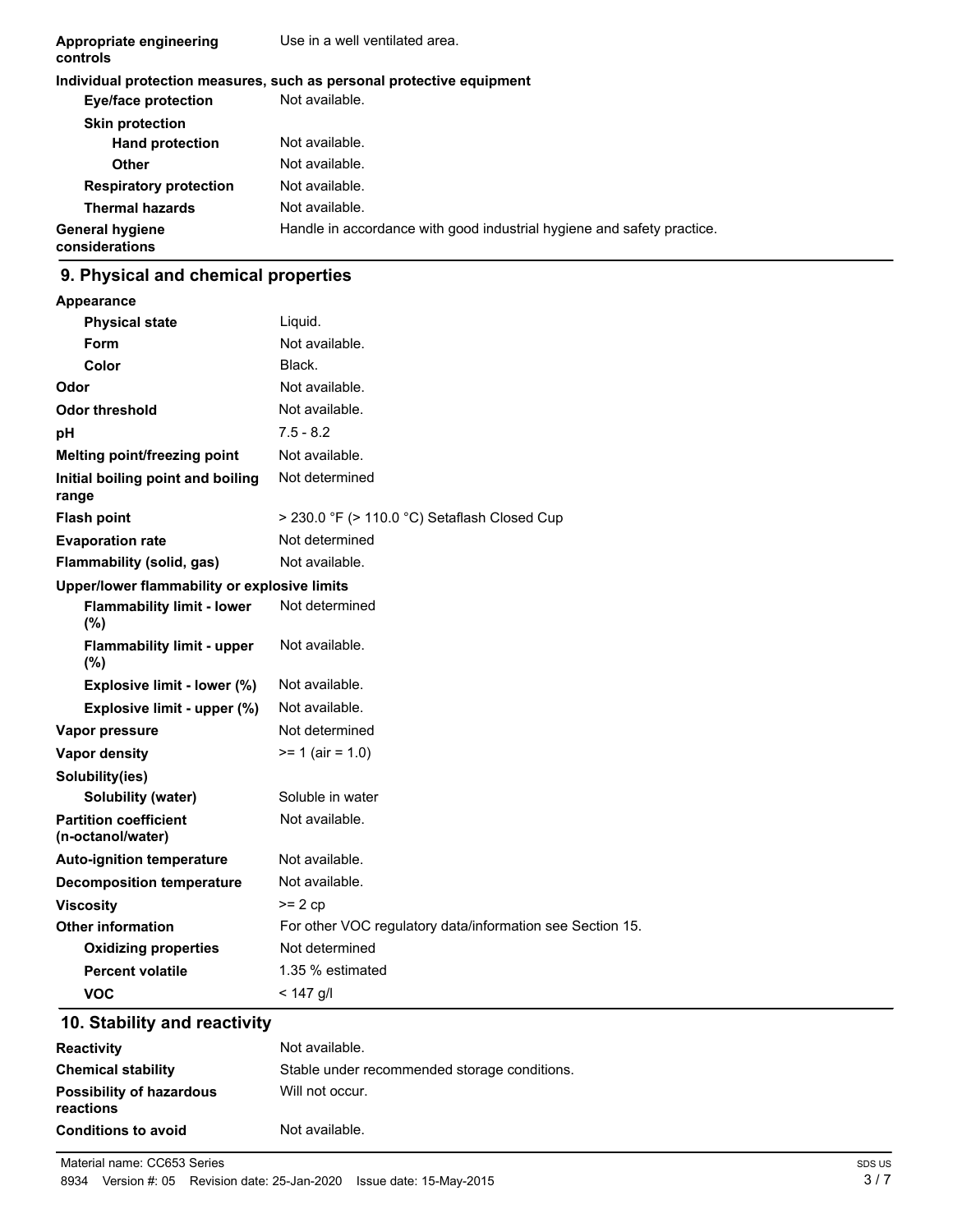#### **11. Toxicological information**

#### **Information on likely routes of exposure**

| <b>Inhalation</b>                                                                  | Under normal conditions of intended use, this material is not expected to be an inhalation hazard. |
|------------------------------------------------------------------------------------|----------------------------------------------------------------------------------------------------|
| <b>Skin contact</b>                                                                | Contact with skin may result in mild irritation.                                                   |
| Eye contact                                                                        | Contact with eyes may result in mild irritation.                                                   |
| Ingestion                                                                          | Health injuries are not known or expected under normal use.                                        |
| Symptoms related to the<br>physical, chemical and<br>toxicological characteristics | Not available.                                                                                     |

#### **Information on toxicological effects**

**Acute toxicity** Based on available data, the classification criteria are not met.

| <b>Components</b>                                     | <b>Species</b>                                                                                                                                                                                                                                                                                                                                                                                                                                    | <b>Test Results</b> |
|-------------------------------------------------------|---------------------------------------------------------------------------------------------------------------------------------------------------------------------------------------------------------------------------------------------------------------------------------------------------------------------------------------------------------------------------------------------------------------------------------------------------|---------------------|
| 2-pyrrolidone (CAS 616-45-5)                          |                                                                                                                                                                                                                                                                                                                                                                                                                                                   |                     |
| <b>Acute</b>                                          |                                                                                                                                                                                                                                                                                                                                                                                                                                                   |                     |
| Oral                                                  |                                                                                                                                                                                                                                                                                                                                                                                                                                                   |                     |
| LD50                                                  | Rat                                                                                                                                                                                                                                                                                                                                                                                                                                               | > 5000 mg/kg        |
| <b>Skin corrosion/irritation</b>                      | Based on available data, the classification criteria are not met.                                                                                                                                                                                                                                                                                                                                                                                 |                     |
| Serious eye damage/eye<br>irritation                  | Based on available data, the classification criteria are not met.                                                                                                                                                                                                                                                                                                                                                                                 |                     |
| Respiratory or skin sensitization                     |                                                                                                                                                                                                                                                                                                                                                                                                                                                   |                     |
| <b>Respiratory sensitization</b>                      | Based on available data, the classification criteria are not met.                                                                                                                                                                                                                                                                                                                                                                                 |                     |
| <b>Skin sensitization</b>                             | Based on available data, the classification criteria are not met.                                                                                                                                                                                                                                                                                                                                                                                 |                     |
| Germ cell mutagenicity                                | Based on available data, the classification criteria are not met.                                                                                                                                                                                                                                                                                                                                                                                 |                     |
| Carcinogenicity                                       | Based on available data, the classification criteria are not met.                                                                                                                                                                                                                                                                                                                                                                                 |                     |
|                                                       | Carbon black is classified as a carcinogen by the IARC (possibly carcinogenic to humans, Group<br>2B) and by the State of California under Proposition 65. In their evaluations of carbon black, both<br>organizations indicate that exposure to carbon black, per se, does not occur when it remains<br>bound within a product matrix, specifically, rubber, ink, or paint. Carbon black is present only in a<br>bound form in this preparation. |                     |
|                                                       | IARC Monographs. Overall Evaluation of Carcinogenicity                                                                                                                                                                                                                                                                                                                                                                                            |                     |
| Not listed.                                           |                                                                                                                                                                                                                                                                                                                                                                                                                                                   |                     |
|                                                       | OSHA Specifically Regulated Substances (29 CFR 1910.1001-1050)                                                                                                                                                                                                                                                                                                                                                                                    |                     |
| Not regulated.                                        | US. National Toxicology Program (NTP) Report on Carcinogens                                                                                                                                                                                                                                                                                                                                                                                       |                     |
| Not listed.                                           |                                                                                                                                                                                                                                                                                                                                                                                                                                                   |                     |
| <b>Reproductive toxicity</b>                          | Based on available data, the classification criteria are not met.                                                                                                                                                                                                                                                                                                                                                                                 |                     |
|                                                       | 2-pyrrolidone: This component showed developmental effects only at high, maternally toxic doses<br>in test animals. Uptake by people of small doses is not expected to cause developmental toxicity.                                                                                                                                                                                                                                              |                     |
| Specific target organ toxicity -<br>single exposure   | Based on available data, the classification criteria are not met.                                                                                                                                                                                                                                                                                                                                                                                 |                     |
| Specific target organ toxicity -<br>repeated exposure | Based on available data, the classification criteria are not met.                                                                                                                                                                                                                                                                                                                                                                                 |                     |
| <b>Aspiration hazard</b>                              | Based on available data, the classification criteria are not met.                                                                                                                                                                                                                                                                                                                                                                                 |                     |
| <b>Further information</b>                            | Complete toxicity data are not available for this specific formulation<br>Refer to Section 2 for potential health effects and Section 4 for first aid measures.                                                                                                                                                                                                                                                                                   |                     |

#### **12. Ecological information**

**Aquatic toxicity** Not expected to be harmful to aquatic organisms.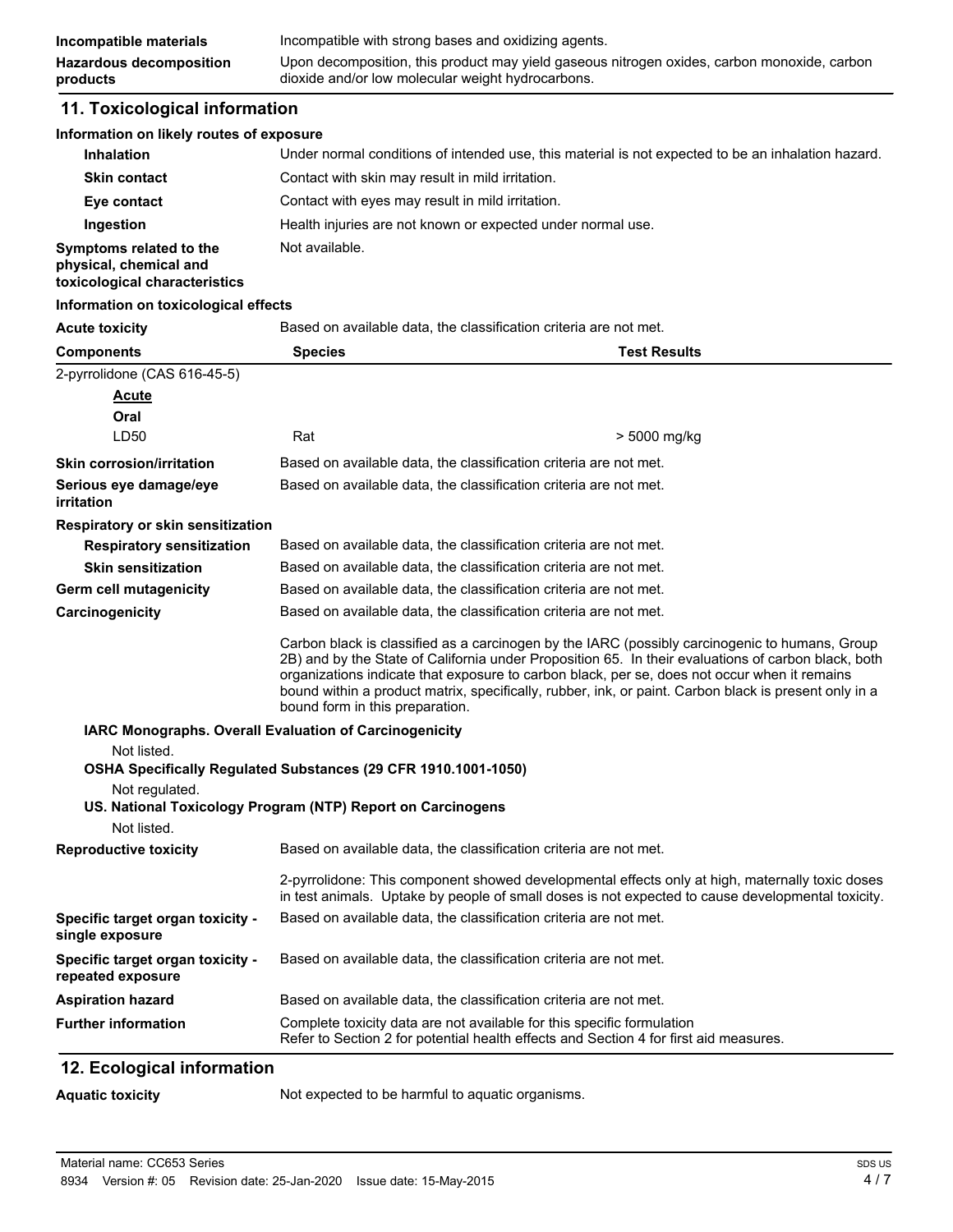| <b>Ecotoxicity</b>                                                 |                |                                                           |                      |
|--------------------------------------------------------------------|----------------|-----------------------------------------------------------|----------------------|
| <b>Product</b>                                                     |                | <b>Species</b>                                            | <b>Test Results</b>  |
| CC653 Series                                                       |                |                                                           |                      |
| <b>Aquatic</b>                                                     |                |                                                           |                      |
| Acute                                                              |                |                                                           |                      |
| Fish                                                               | <b>LC50</b>    | Fathead minnow (Pimephales promelas) > 750 mg/l, 96 hours |                      |
| <b>Components</b>                                                  |                | <b>Species</b>                                            | <b>Test Results</b>  |
| 2-pyrrolidone (CAS 616-45-5)                                       |                |                                                           |                      |
| <b>Aquatic</b>                                                     |                |                                                           |                      |
| Crustacea                                                          | EC50           | Water flea (Daphnia pulex)                                | 13.21 mg/l, 48 hours |
| Persistence and degradability                                      | Not available. |                                                           |                      |
| <b>Bioaccumulative potential</b>                                   | Not available. |                                                           |                      |
| Partition coefficient n-octanol / water (log Kow)<br>2-pyrrolidone |                | $-0.85$                                                   |                      |
| <b>Mobility in soil</b>                                            | Not available. |                                                           |                      |
| Other adverse effects                                              | Not available. |                                                           |                      |

Dispose of waste material according to Local, State, Federal, and Provincial Environmental Regulations. Do not allow this material to drain into sewers/water supplies. HP's Planet Partners (trademark) supplies recycling program enables simple, convenient recycling of HP original inkjet and LaserJet supplies. For more information and to determine if this service is available in your location, please visit http://www.hp.com/recycle. **Disposal instructions**

#### **14. Transport information**

| וטט                                         |                |
|---------------------------------------------|----------------|
| <b>UN number</b>                            | Not available. |
| UN proper shipping name                     | Not Regulated  |
| <b>Transport hazard class(es)</b>           |                |
| <b>Class</b>                                | Not available. |
| <b>Subsidiary risk</b>                      |                |
| Packing group                               | Not available. |
| <b>Environmental hazards</b>                |                |
| <b>Marine pollutant</b>                     | No             |
| Special precautions for user Not available. |                |
| <b>IATA</b>                                 |                |
| <b>UN number</b>                            | Not available. |
| UN proper shipping name                     | Not Regulated  |
| <b>Transport hazard class(es)</b>           |                |
| <b>Class</b>                                | Not available. |
| <b>Subsidiary risk</b>                      |                |
| Packing group                               | Not available. |
| <b>Environmental hazards</b>                | No             |
| Special precautions for user Not available. |                |
| <b>IMDG</b>                                 |                |
| <b>UN number</b>                            | Not available. |
| UN proper shipping name                     | Not Regulated  |
| Transport hazard class(es)                  |                |
| <b>Class</b>                                | Not available. |
| <b>Subsidiary risk</b>                      |                |
| Packing group                               | Not available. |
| <b>Transport hazard class(es)</b>           |                |
| <b>Marine pollutant</b>                     | No             |
| <b>EmS</b>                                  | Not available. |
| Special precautions for user Not available. |                |
| <b>ADR</b>                                  |                |
| <b>UN number</b>                            | Not available. |
|                                             |                |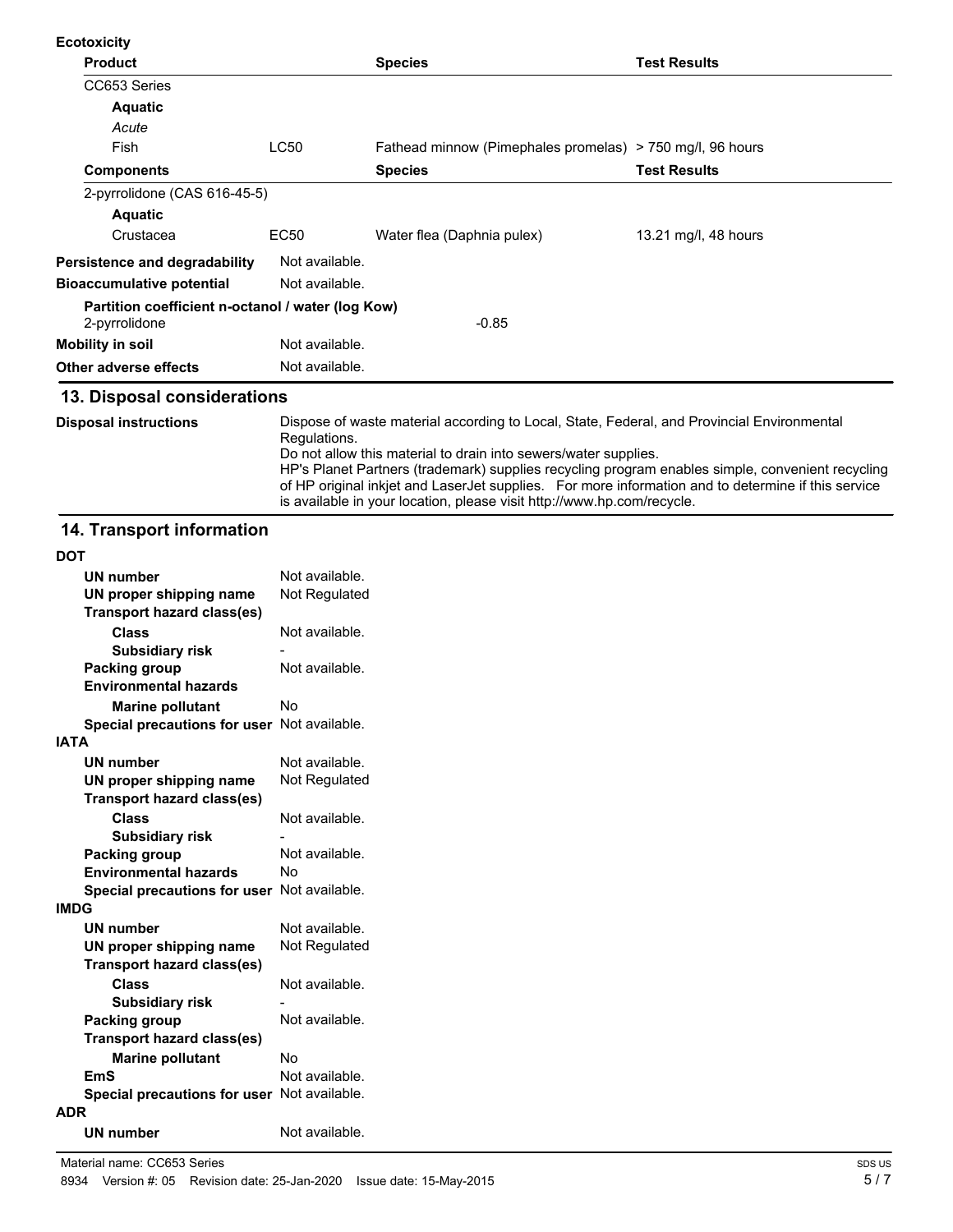| UN proper shipping name<br><b>Transport hazard class(es)</b>            | Not Regulated                                                                                  |
|-------------------------------------------------------------------------|------------------------------------------------------------------------------------------------|
| <b>Class</b>                                                            | Not available.                                                                                 |
| <b>Subsidiary risk</b>                                                  |                                                                                                |
| Hazard No. (ADR)                                                        | Not available.                                                                                 |
| <b>Tunnel restriction code</b>                                          | Not available.                                                                                 |
| Packing group<br><b>Environmental hazards</b>                           | Not available.<br>No.                                                                          |
| Special precautions for user Not available.                             |                                                                                                |
| <b>Further information</b>                                              | Not a dangerous good under DOT, IATA, ADR, IMDG, or RID.                                       |
|                                                                         |                                                                                                |
|                                                                         | Transport in bulk according to Annex II of MARPOL73/78 and the IBC code: Not applicable.       |
| 15. Regulatory information                                              |                                                                                                |
| <b>US federal regulations</b>                                           | US TSCA 12(b): Does not contain listed chemicals.                                              |
|                                                                         | TSCA Section 12(b) Export Notification (40 CFR 707, Subpt. D)                                  |
| Not regulated.<br><b>CERCLA Hazardous Substance List (40 CFR 302.4)</b> |                                                                                                |
| Not listed.                                                             |                                                                                                |
| <b>SARA 304 Emergency release notification</b>                          |                                                                                                |
| Not regulated.                                                          | OSHA Specifically Regulated Substances (29 CFR 1910.1001-1050)                                 |
| Not regulated.                                                          |                                                                                                |
|                                                                         | Superfund Amendments and Reauthorization Act of 1986 (SARA)                                    |
| <b>Hazard categories</b>                                                | Immediate Hazard - No                                                                          |
|                                                                         | Delayed Hazard - No<br>Fire Hazard - No                                                        |
|                                                                         | Pressure Hazard - No                                                                           |
|                                                                         | Reactivity Hazard - No                                                                         |
| SARA 302 Extremely hazardous substance                                  |                                                                                                |
| Not listed.                                                             |                                                                                                |
| SARA 311/312 Hazardous<br>chemical                                      | No                                                                                             |
| Other federal regulations                                               |                                                                                                |
|                                                                         | Clean Air Act (CAA) Section 112 Hazardous Air Pollutants (HAPs) List                           |
| Not regulated.                                                          |                                                                                                |
|                                                                         | Clean Air Act (CAA) Section 112(r) Accidental Release Prevention (40 CFR 68.130)               |
| Not regulated.                                                          |                                                                                                |
| <b>Safe Drinking Water Act</b><br>(SDWA)                                | Not regulated.                                                                                 |
| <b>US state regulations</b>                                             | <b>Not Listed</b>                                                                              |
| <b>Other information</b>                                                | VOC content (less water, less exempt compounds) = $\langle$ 709 g/L (U.S. requirement, not for |
|                                                                         | emissions)<br>VOC data based on formulation (Organic compounds minus solids)                   |
| <b>Regulatory information</b>                                           | All chemical substances in this HP product have been notified or are exempt from notification  |
|                                                                         | under chemical substances notification laws in the following countries: US (TSCA), EU          |
|                                                                         | (EINECS/ELINCS), Switzerland, Canada (DSL/NDSL), Australia, Japan, Philippines, South Korea,   |
|                                                                         | New Zealand, and China.                                                                        |
|                                                                         | 16. Other information, including date of preparation or last revision                          |
| <b>Issue date</b>                                                       | 15-May-2015                                                                                    |
| Povicion dato                                                           | $25 - \frac{1}{20} - \frac{2020}{20}$                                                          |

| <b>Revision date</b>     | 25-Jan-2020                                                                                                |
|--------------------------|------------------------------------------------------------------------------------------------------------|
| <b>Version</b> #         | 05                                                                                                         |
| <b>Other information</b> | This SDS was prepared in accordance with USA OSHA Hazard Communications regulation (29)<br>CFR 1910.1200). |